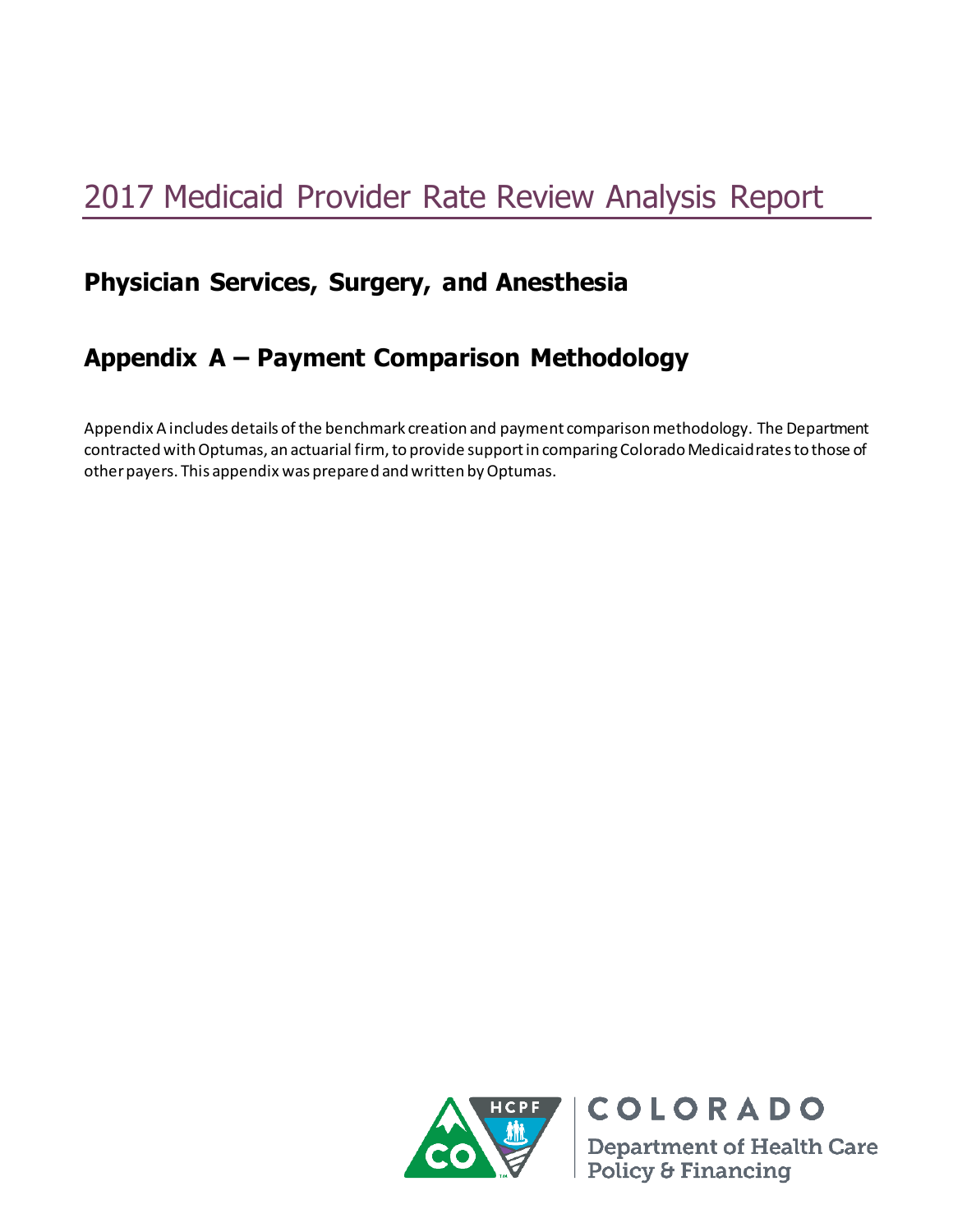# **Physician Services**

The Department contracted with the actuarial firm Optumasto provide support in comparing Health First Colorado provider rates to those of other payers. This analysis comprised three main steps: 1) Data Validation, 2) Re-pricing Validation, and 3) Payment Comparison. The following physician services were reviewed: Cardiology; Cognitive Capacity Assessment; Gastroenterology; Ophthalmology; Ear, Nose, and Throat; Respiratory; Speech Therapy; and Vascular.

Results of this analysis show that for FY 2015-16, Colorado reimbursed at approximately 76.34% of the combined benchmark for physician services. All else being equal, if Colorado were to reimburse at 100.00% of the combined benchmark, total physician expenditures for FY 2015-16 would increase by roughly \$18,977,428 in total funds.

#### **Physician Services - Data Validation**

The Department provided FY2014-15 and FY 2015-16 fee-for-service claims data for physician services to Optumas.<sup>1</sup> The data validation process included: volume and dollar checks over time to identify potential inconsistencies; a frequency analysis across all fields to fully account for the contents of the claims; and a comparison with datasets from previousfiscal years. Additionally, total dollars were compared with the Department's Budget Division numbers and other external sources for consistency . Results of this process suggested that the relevant physician data was both complete and reliable.

Next, the data was reviewed to determine the relevant utilization and account for applicable exclusions. The exclusion criteria adhere to the general guidelines set forth in the Rate Review Schedule . <sup>2</sup> Claims with denied status or that were otherwise zero paid were excluded, and claims associated with members enrolled in the capitated CHP+ program were also excluded. The total unadjusted paid dollars for FY 2014-15 totaled \$52,540,678, and for FY 2015-16 totaled \$59,972,342.

Furthermore, the validation process accounted for two additional exclusions:

- 92543 (caloric vestibular test, audiology) was discontinued in December 2015 and was not replaced by another code. Its removal accounted for \$10,167 (negligible impact).
- 92499 (unlisted ophthalmological service or procedure) is manually priced, and thus no reliable comparison was possible. Its removal accounted for \$227 (negligible impact).

After removing these services, the paid dollars for FY 2015-16 totaled \$59,961,948. The summary of exclusions from the FY 2015-16 base data can be found in Appendix P1.

Finally, FY 2015-16 claims data was used to make up the base utilization for the payment rate comparison analysis. This approach was selected because it yields an annualized result derived from the most recent experience. However, since these claims were only provided with three months of runout,

Medicaid%20Provider%20Rate%20Review%20Schedule%20FINAL%20October%202015.pdf



<sup>1</sup> Claims data for procedure codes 36415 and 36416 (routine venipuncture and capillary blood draw, initially planned for review under Surgeries) was also provided and incorporated into the review of physician services. <sup>2</sup> https://www.colorado.gov/pacific/sites/default/files/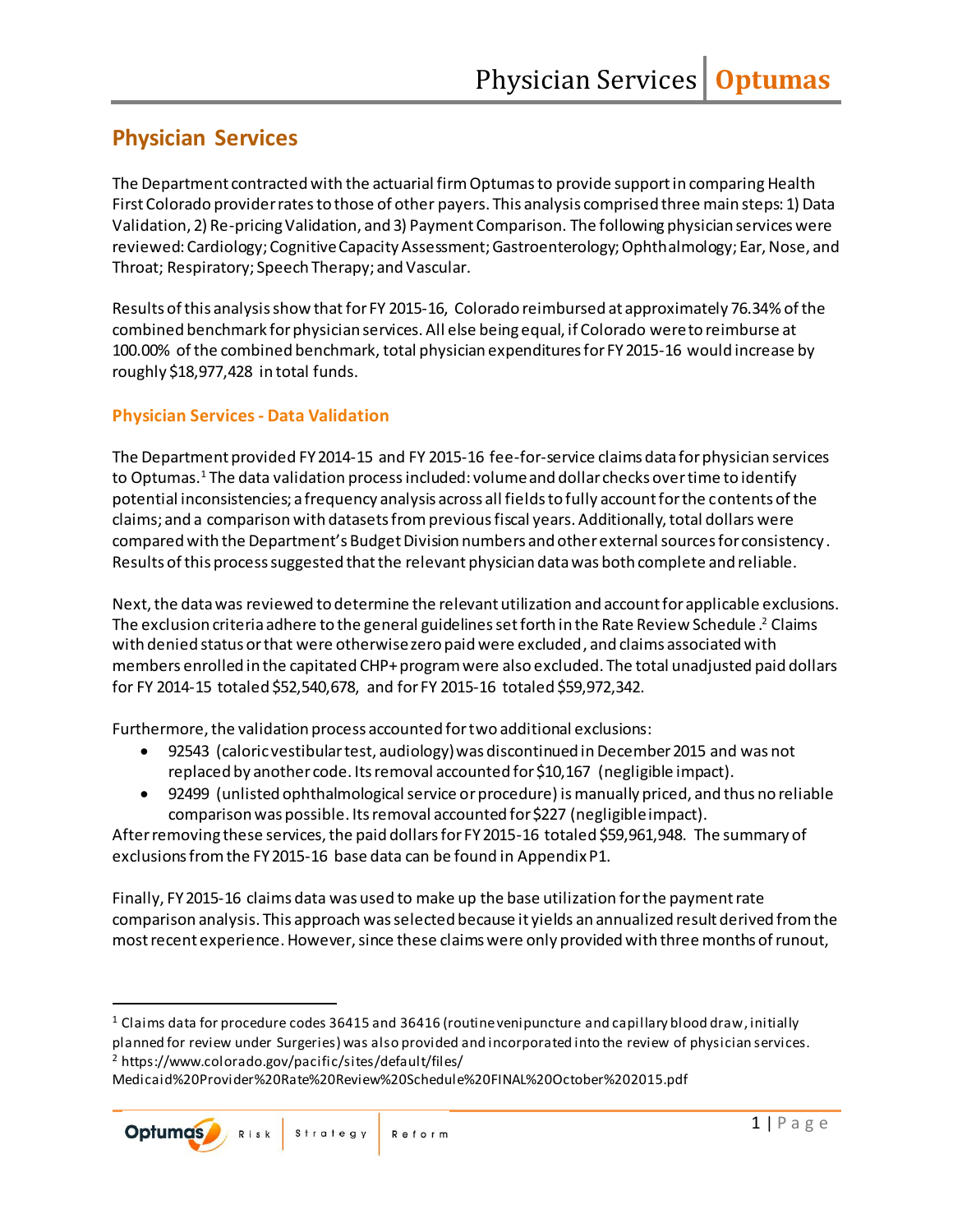an adjustment was necessary to account for claims incurred but not reported (IBNR).<sup>3</sup> The claims processing lag inherent within the FY 2014-15 claims (14 months of runout) was used to infer the completion rate for each of the sub-categories of physician services. Following this adjustment, the paid dollars for FY 2015-16 totaled \$60,332,830 and IBNR utilization adjustment factors for each sub-category can be found in Appendix P2.

#### **Physician Services - Re-pricing Validation**

Most physician services offered by Colorado are covered by Medicare. To identify comparable rates, publicly available documentation on reimbursement policy and fee schedules was referenced. <sup>4</sup> Then rates for services were assigned by considering the combination of procedure code and modifier present on each claim.<sup>5</sup>Overall, this process was successfully applied to 90.91% of the data.

Additionally, for services without a comparable Medicare rate, supplemental rates were drawn from other state Medicaid programs. The states included Oklahoma, Nebraska, Arizona, Wyoming, and Oregon. These rates were also linked to Health First Colorado claims on a procedure code-modifier basis. In cases where rates from multiple states were available for a single code, the simple average of all corresponding rates was used. Codes that were matched using this methodology accounted for an additional 8.56% of the base data. <sup>6</sup>

#### **Physician Services - Payment Comparison**

The final step consisted of applying the base utilization to re-price claims at Colorado's July 1, 2016 fee schedule as well as the matched rates from Medicare and other states. This entailed multiplication of utilization and the corresponding rates from each source, followed by subtraction of third-party liability and copayments, to calculate the estimated total dollars that would theoretically be reimbursed by each source.

Regarding these estimates of total expenditures, two caveats must be mentioned that lend additional perspective to their interpretation:

- 1. Combining utilization with the fee schedule is an imperfect method of computing final responsibility in Colorado due to the "lower of" payment policy. This policy compares allowed charges with provider billed charges, and reimbursement is then based on the lower of the two.
- 2. Estimated expenditures were only compared for the subset of physician services that are common between Colorado and another source. In other words, if no comparable rate could be found for a specific service offered in Colorado, then the associated utilization and costs were not counted within the comparison results. An example of this dynamic is laid out in Table P1:

<sup>&</sup>lt;sup>3</sup> There is often a lag between the time when services are rendered and the time when claims are paid. For example, a claim may not be paid for four months after the service has been rendered. To account for this lag, the IBNR adjustment is necessary to increase the base paid dollars and utilization.

<sup>4</sup> All rates and relevant information in place on January 1, 2016.

<sup>5</sup> Approximately 87.01% of Colorado physician payments were made to a non-facility place of service. Thus, the Medicare non-facility and other states' non-facility benchmarks were used.

<sup>&</sup>lt;sup>6</sup> Other states selected for this analysis were provided by the Department.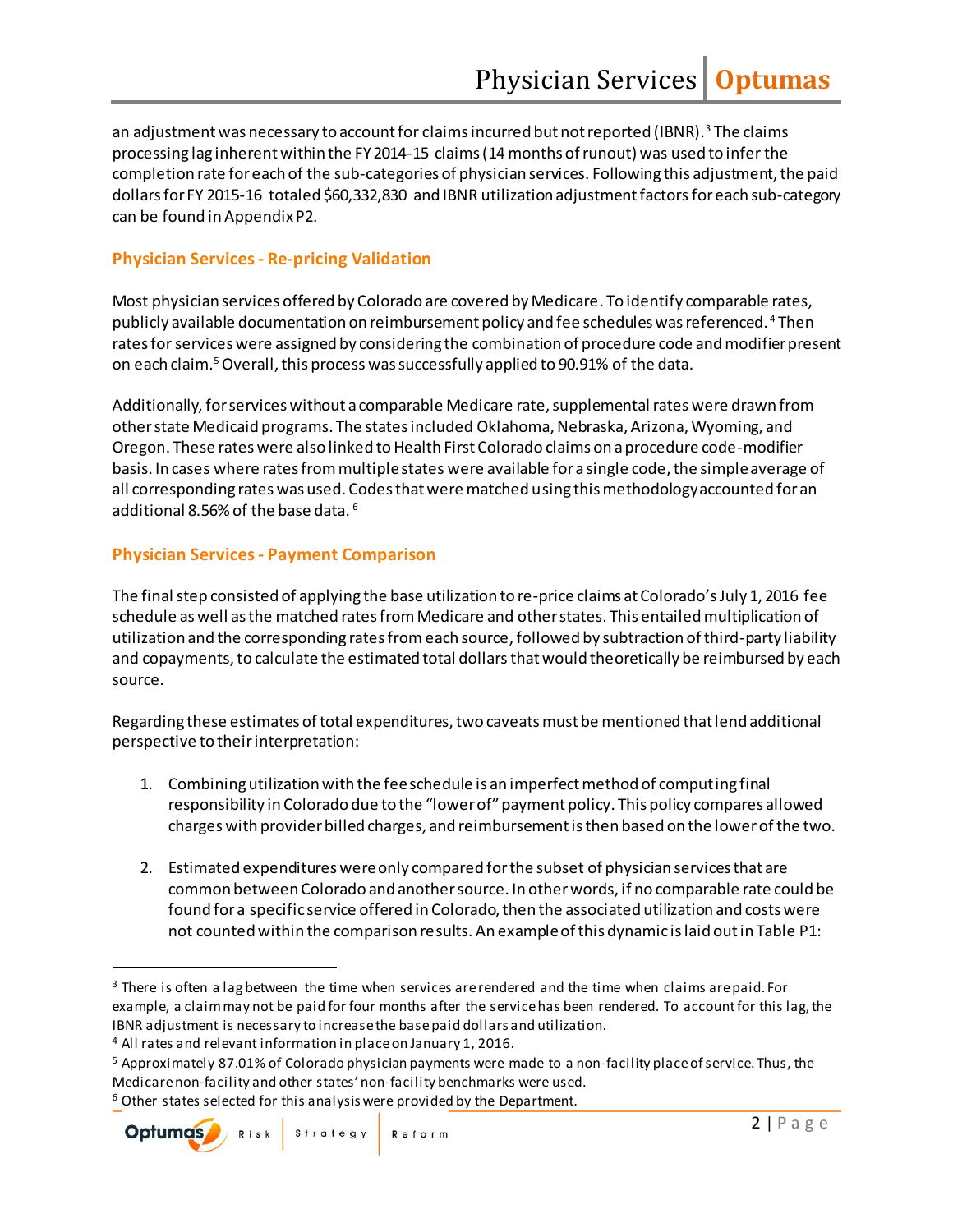| <b>Service</b> | <b>Colorado</b><br>Rate | Colorado<br><b>Utilization</b> | Colorado<br><b>Re-priced</b> | <b>Comparison</b><br>Rate | <b>Combined</b><br><b>Re-priced</b> |
|----------------|-------------------------|--------------------------------|------------------------------|---------------------------|-------------------------------------|
| А              | \$2.00                  | 10                             | \$20.00                      | Not found                 | N/A                                 |
| B              | \$3.00                  | 10                             | \$30.00                      | \$4.00                    | \$40.00                             |

**Table P1 – Example of Comparable Rate Not Found**

Only the claim for service B would be used for comparison. However, the discounted portion of the base utilization and costs was relatively small and does not detract from the overall validity of the analysis.

The following tables present two summaries: Table P2 summarizes the payment comparison by subcategory of service, and Table P3 summarizes the payment comparison and estimated fiscal impact at the aggregate level. Separate comparison results for Medicare and other states can be found in Appendix P3. Please note that differences may exist when independently calculating due to the rounding of numbers.

| Table P2 - Medicare and Other States Combined Comparison Results: |  |  |
|-------------------------------------------------------------------|--|--|
|-------------------------------------------------------------------|--|--|

| <b>Sub-category of Service</b>       | Colorado<br><b>Re-priced</b> | <b>Comparison</b><br><b>Re-priced</b> | Colorado as a %<br>of Comparison |
|--------------------------------------|------------------------------|---------------------------------------|----------------------------------|
| Cardiology                           | \$6,589,457                  | \$7,778,186                           | 84.72%                           |
| <b>Cognitive Capacity Assessment</b> | \$3,174,868                  | \$2,719,301                           | 116.75%                          |
| Gastroenterology                     | \$126,272                    | \$204,955                             | 61.61%                           |
| Ophthalmology                        | \$24,047,209                 | \$32,647,894                          | 73.66%                           |
| Ear, Nose, and Throat                | \$966,905                    | \$1,242,392                           | 77.83%                           |
| Respiratory                          | \$1,537,593                  | \$2,095,396                           | 73.38%                           |
| Speech Therapy                       | \$21,780,736                 | \$30,704,503                          | 70.94%                           |
| Vascular                             | \$3,007,447                  | \$2,815,289                           | 106.83%                          |

#### **Table P3 – Physician Services Estimated Fiscal Impact:**

| Colorado as a % of<br>Medicare/Other States' Expenditures | 76.34%       |
|-----------------------------------------------------------|--------------|
| Health First Colorado 7/1/2016<br><b>Re-priced Amount</b> | \$61,230,487 |
| Medicare/Other States'<br><b>Re-priced Amount</b>         | \$80,207,916 |
| <b>Estimated Total Funds Impact</b>                       | \$18,977,428 |

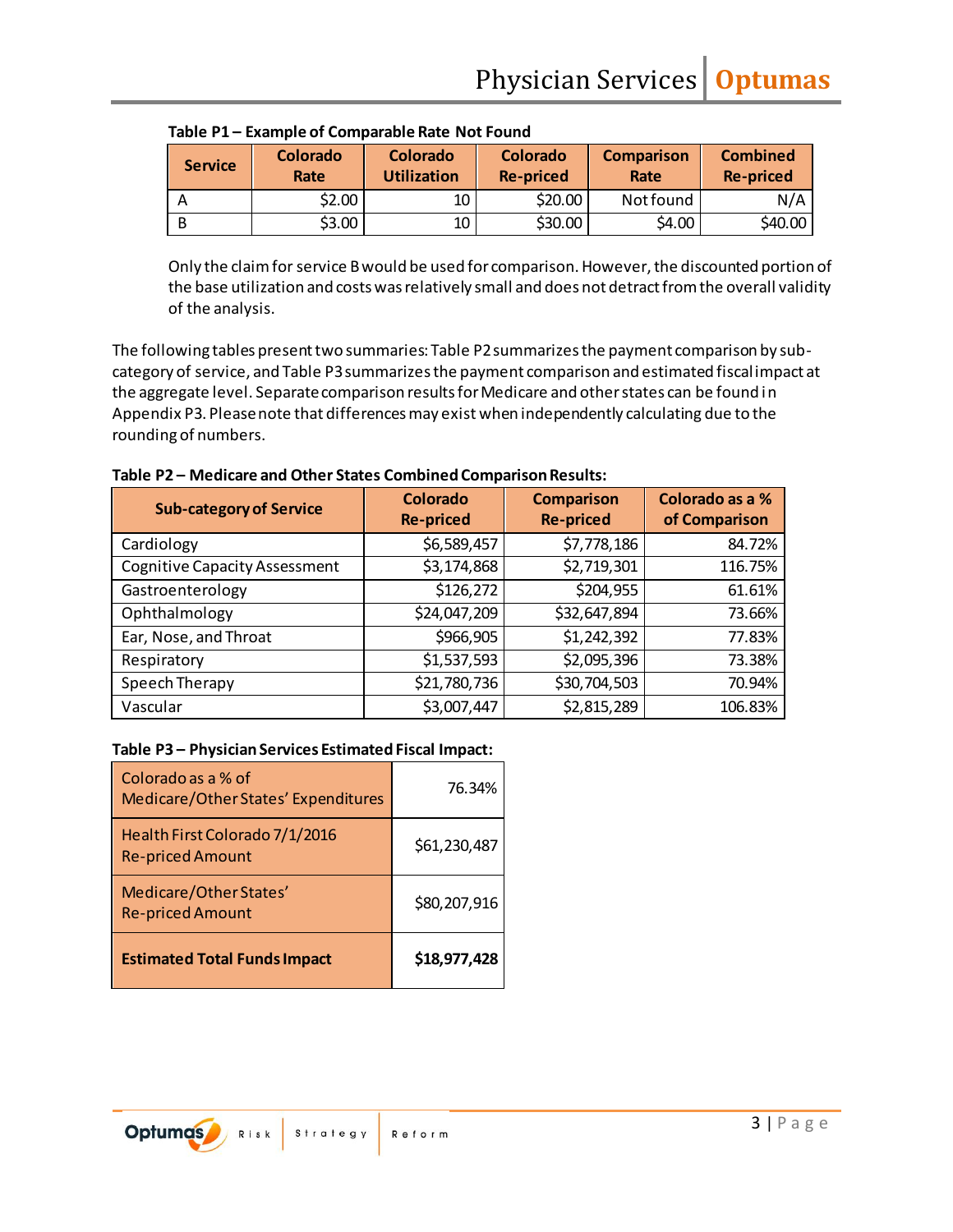Table P3 can be interpreted to mean that Colorado pays an estimated 23.66% lessthan the combination of Medicare and other states.<sup>7</sup>

Had Medicaid reimbursed at 100.00% of this combined benchmark's rates in FY 2015-16, it is estimated that Colorado would have spent an additional \$18,977,428 in Total Funds. <sup>8</sup> Furthermore, this may be interpreted as the minimum impact for two reasons:

- 1. As mentioned previously concerning the limitation of data to relevant physician experience, claims that were denied or zero paid were removed along with their corresponding utilization.
- 2. A small portion of Colorado's expenditures was excluded from the comparison since there were some services for which a comparable rate could not be found.

#### **Appendix P1: Physician Services - Base Data Summary**

|                                      | <b>Paid Dollars</b> | % of Paid Dollars |
|--------------------------------------|---------------------|-------------------|
| <b>Base Data FY 2015-16</b>          | \$59,972,342        | 100.00%           |
| Exclusions                           |                     |                   |
| Discontinued Code 92543              | \$10,167            | 0.02%             |
| <b>Manually Priced Code 92499</b>    | \$227               | 0.00%             |
| <b>Total Exclusions</b>              | \$10,394            | 0.02%             |
| Health First Colorado Re-pricing     |                     |                   |
| Total Base Medicaid Data to Re-price | \$59,961,948        | 99.98%            |

 $7$  This statement must be evaluated in the context of both access and quality before drawing conclusions about the appropriateness of rates. There are services for which the Department pays more than 76.34% of the comparable rate, and others for which the Department pays less. In situations where access is sufficient, standards of quality are met, and the intent of the Department is to purchase value, a lower percentage of the benchmark may be appropriate.

<sup>&</sup>lt;sup>8</sup> The Total Fund and General Fund split refers to federal financial participation. The Total Fund includes both federal and state responsibility, and the General Fund consists of the state portion only.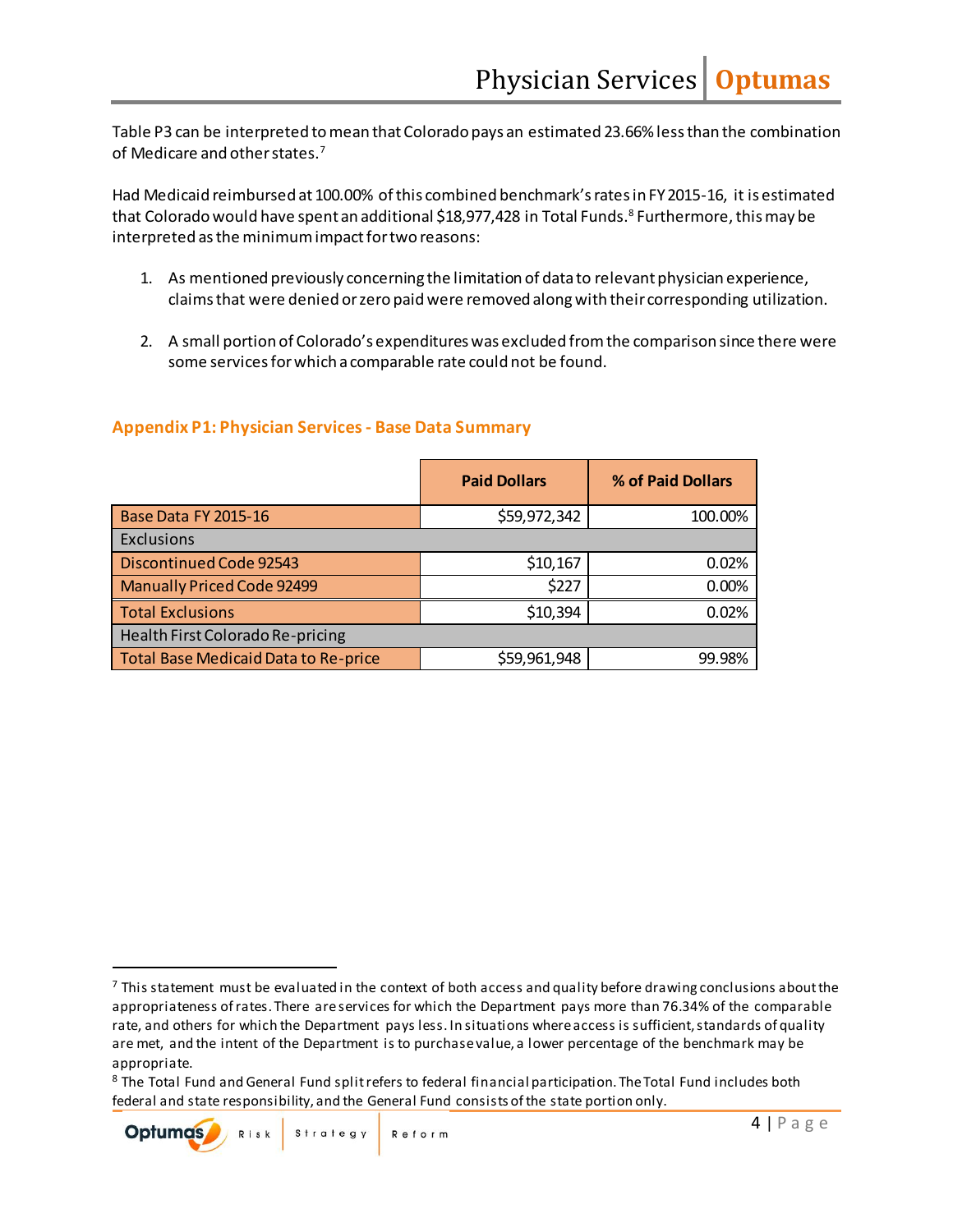### **Appendix P2: Physician Services - Utilization IBNR**

| <b>Sub-category of Service</b>       | <b>Utilization Factor</b> |
|--------------------------------------|---------------------------|
| Cardiology                           | 0.9875                    |
| <b>Cognitive Capacity Assessment</b> | 0.9913                    |
| Gastroenterology                     | 0.9926                    |
| Ophthalmology                        | 0.9966                    |
| Ear, Nose, and Throat                | 0.9801                    |
| Respiratory                          | 0.9647                    |
| Speech Therapy                       | 0.9950                    |
| Vascular                             | 0.9570                    |
| Total                                | 0.9831                    |

Note: as an example, the first figure in this table can be interpreted as an estimate that the raw utilization data for cardiology only made up 98.75% of the true total due to short claimsrunout.

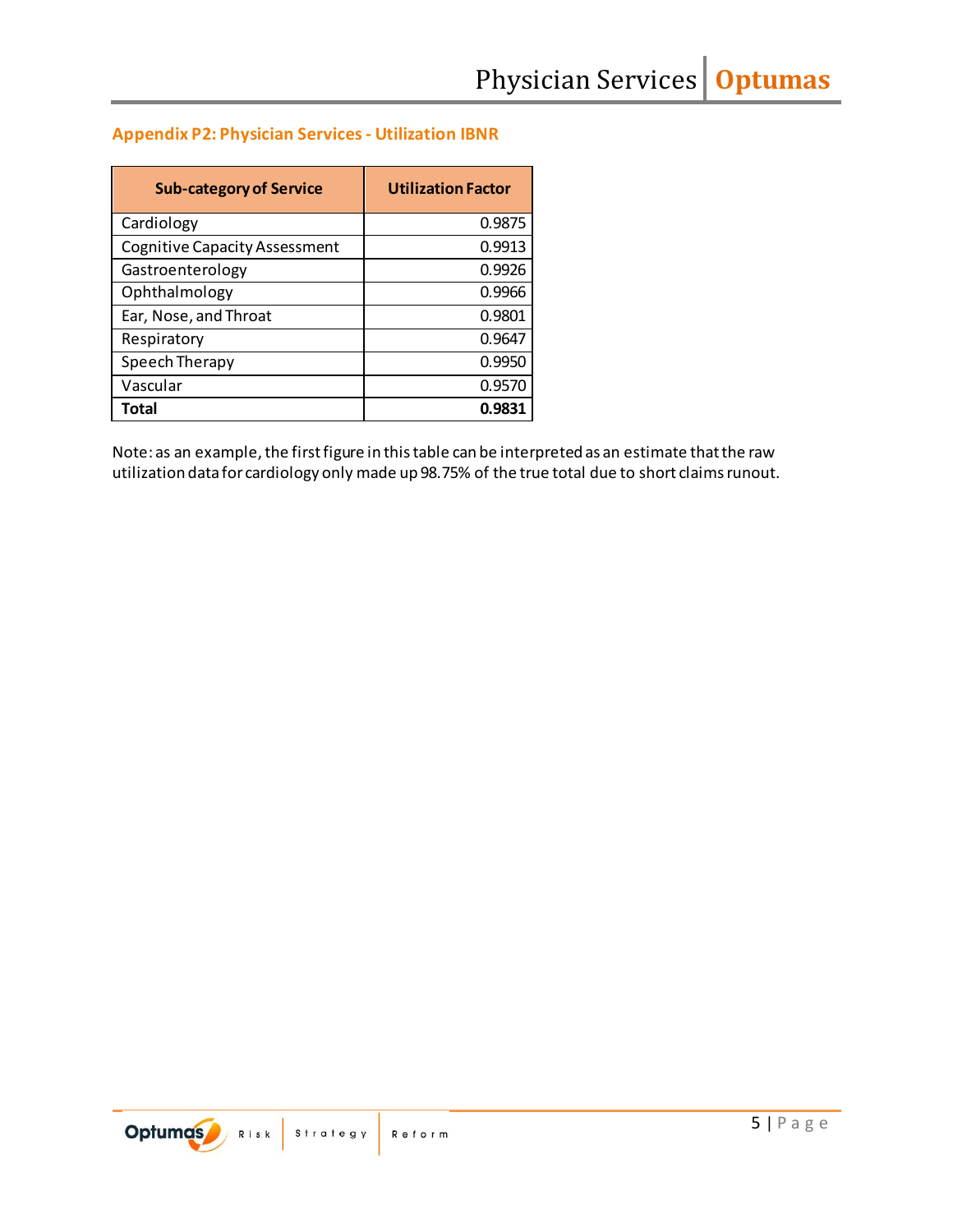# **Appendix P3: Physician Services - Separate Comparison Results**

#### **Medicare Comparison Results:**

| <b>Sub-category of Service</b>       | Colorado<br><b>Re-priced</b> | <b>Medicare</b><br><b>Re-priced</b> | Colorado as a %<br>of Medicare |
|--------------------------------------|------------------------------|-------------------------------------|--------------------------------|
| Cardiology                           | \$6,589,255                  | \$7,778,098                         | 84.72%                         |
| <b>Cognitive Capacity Assessment</b> | \$1,388,974                  | \$1,714,112                         | 81.03%                         |
| Gastroenterology                     | \$126,272                    | \$204,955                           | 61.61%                         |
| Ophthalmology                        | \$21,469,259                 | \$26,984,859                        | 79.56%                         |
| Ear, Nose, and Throat                | \$777,566                    | \$1,047,836                         | 74.21%                         |
| Respiratory                          | \$1,530,566                  | \$2,072,960                         | 73.83%                         |
| Speech Therapy                       | \$21,523,174                 | \$30,325,052                        | 70.97%                         |
| Vascular                             | \$2,556,474                  | \$2,172,558                         | 117.67%                        |

## **Other States Comparison Results:**

| <b>Sub-category of Service</b>       | <b>Colorado</b><br><b>Re-priced</b> | <b>Other States</b><br><b>Re-priced</b> | Colorado as a %<br>of Other States |
|--------------------------------------|-------------------------------------|-----------------------------------------|------------------------------------|
| Cardiology                           | \$201                               | \$88                                    | 229.68%                            |
| <b>Cognitive Capacity Assessment</b> | \$1,785,894                         | \$1,005,188                             | 177.67%                            |
| Gastroenterology                     | \$0                                 | \$0                                     | 0.00%                              |
| Ophthalmology                        | \$2,577,950                         | \$5,663,034                             | 45.52%                             |
| Ear, Nose, and Throat                | \$189,339                           | \$194,556                               | 97.32%                             |
| Respiratory                          | \$7,026                             | \$22,436                                | 31.32%                             |
| Speech Therapy                       | \$257,561                           | \$379,450                               | 67.88%                             |
| Vascular                             | \$450,973                           | \$642,731                               | 70.17%                             |

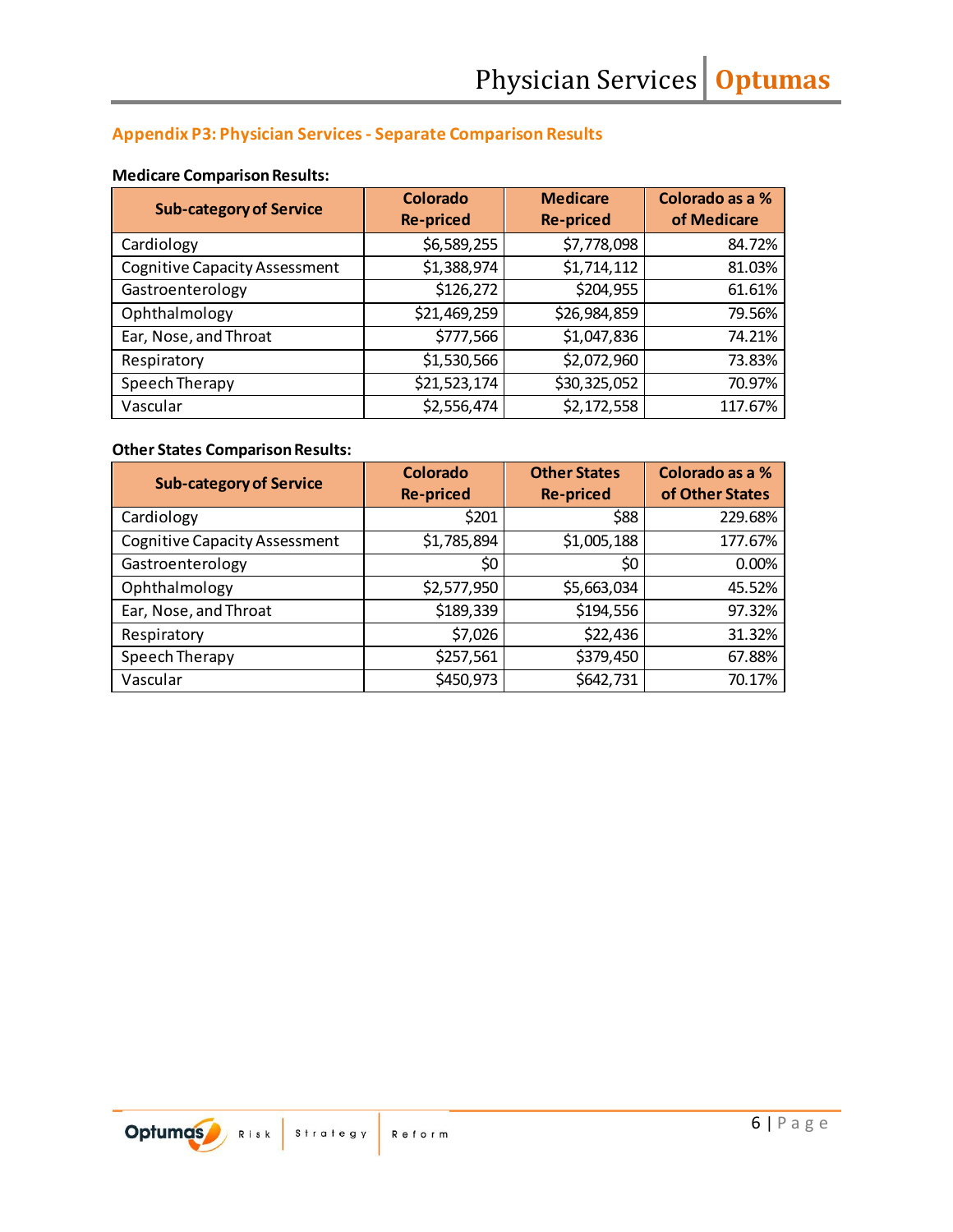# **Surgeries and Anesthesia Services**

The Department contracted with the actuarial firm Optumas to provide support in comparing Health First Colorado provider rates to those of other payers. This analysis comprised three main steps: 1) Data Validation, 2) Re-pricing Validation, and 3) Payment Comparison. The following surgeries services were reviewed: Cardiovascular, Digestive, Eye and Auditory, Integumentary, Musculoskeletal, and Respiratory Systems. Anesthesia was reviewed in its entirety without being divided into sub-categories.

The rate comparison analysis for surgeries services was conducted under three scenarios as follows:

- Scenario 1. Assigned non-facility comparison rates to all of Colorado's base utilization,
- Scenario 2. Assigned facility comparison rates to the portion of Colorado's base utilization with a facility place of service code present on the claim, and
- Scenario 3. Assigned facility or non-facility comparison rates to all of Colorado's base utilization, using the place of service code present on each claim.

Anesthesia rates were compared without considering place of service since Medicare maintains a single set of rates for these services.

Results of this analysis show that for FY 2015-16, Colorado reimbursed at approximately 54.78% of the combined benchmark for surgeries services under Scenario 1, 106.17% under Scenario 2, and 71.70% under Scenario 3. All else being equal, if Colorado were to reimburse at 100.00% of the combined benchmark, total surgeries expenditures for FY 2015-16 would increase by roughly \$54,709,506 under Scenario 1, decrease by \$1,413,972 under Scenario 2, and increase by \$26,165,096 under Scenario 3.

For anesthesia, the analysis shows that for FY 2015-16, Colorado reimbursed at approximately 131.64% of the Medicare benchmark. All else being equal, if Colorado were to reimburse at 100.00% of the Medicare benchmark, total anesthesia expenditures for FY 2015-16 would decrease by roughly \$9,119,002.

# **Surgeries and Anesthesia Services- Data Validation**

The Department provided FY 2014-15 and FY 2015-16 fee-for-service claims data for surgeries and anesthesia services to Optumas.<sup>9</sup> The data validation process included: volume and dollar checks over time to identify potential inconsistencies; a frequency analysis across all fields to fully account for the contents of the claims; and a comparison with datasets from previousfiscal years. Additionally, total dollars were compared with the Department's Budget Division numbers and other external sources for consistency. Results of this process suggested that the relevant surgeries and anesthesia data was both complete and reliable.

Next, the data was reviewed to determine the relevant utilization and account for applicable exclusions. The exclusion criteria adhere to the general guidelines set forth in the Rate Review Schedule.<sup>10</sup> Claims

<sup>9</sup> Claims data for procedure codes 36415 and 36416 (routine venipuncture and capillary blood draw, initially planned for review under Surgeries) was incorporated into the Physician analysis. <sup>10</sup> https://www.colorado.gov/pacific/sites/default/files/ Medicaid%20Provider%20Rate%20Review%20Schedule%20FINAL%20October%202015.pdf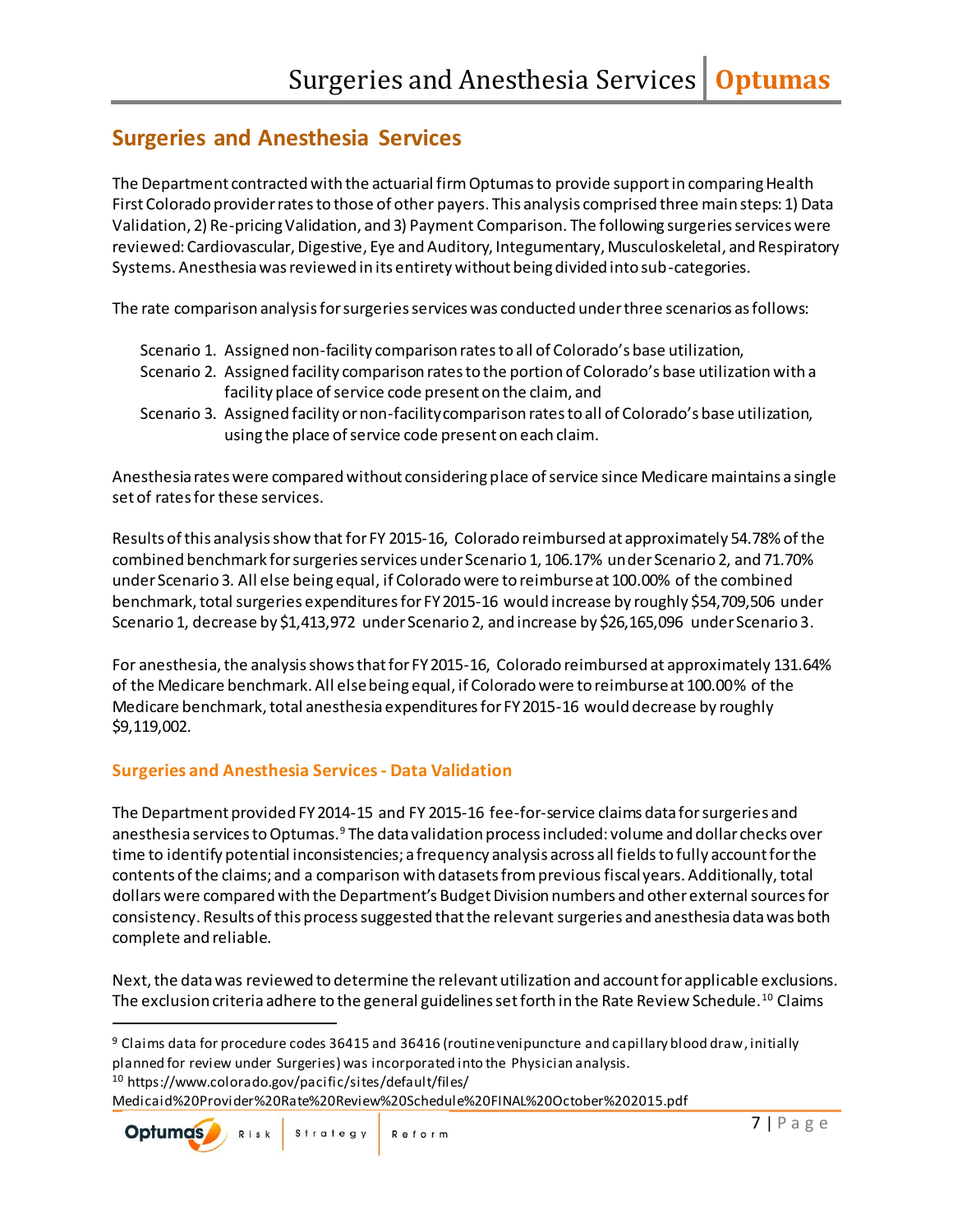with denied status or that were otherwise zero paid were excluded, and claims associated with members enrolled in the capitated CHP+ program were also excluded. For surgeries, the total unadjusted paid dollars for FY 2014-15 totaled \$52,562,259, and for FY 2015-16 totaled \$57,278,318. For anesthesia, the total unadjusted paid dollars for FY 2014-15 totaled \$27,947,012, and for FY 2015-16 totaled \$37,226,378.

Furthermore, the validation process accounted for two additional exclusions from surgeries and one from anesthesia services:

- Surgeries codes that were discontinued in December 2015 and were not replaced by other codes. Their removal accounted for \$34,110 (0.06% impact to paid dollars).
- Surgeries codes that are manually priced, and thus no reliable comparison was possible. Their removal accounted for \$183,594 (0.32% of the paid dollars).
- Anesthesia code 01999 (unlisted anesthesia procedure(s)) is manually priced, and thus no reliable comparison was possible. Its removal accounted for \$1,144 (negligible impact).

After removing these services from surgeries, the paid dollars for FY 2015-16 totaled \$57,060,614, while the remaining paid dollars for anesthesia totaled \$37,225,234. The summary of exclusions from the FY 2015-16 surgeries and anesthesia base data can be found in Appendix SA4.

Finally, FY 2015-16 claims data was used to make up the base utilization for the payment rate comparison analysis. This approach was selected because it yields an annualized result derived from the most recent experience. However, since surgeries and anesthesia claims were only provided with three months of runout, an adjustment was necessary to account for claims incurred but not reported (IBNR).<sup>11</sup> The claims processing lag inherent within the FY 2014-15 claims (11 months of runoutfor surgeries, 17 months for anesthesia) was used to infer the completion rate for each of the subcategories of surgeries services and anesthesia. Following this adjustment to the surgeries claims, the paid dollars for FY 2015-16 totaled \$58,482,838, and adjusted paid dollars for anesthesia totaled \$37,451,645. The IBNR utilization adjustment factors perservice type can be found in Appendix SA5.

# **Surgeries and Anesthesia Services- Re-pricing Validation**

Nearly all surgeries and anesthesia services offered by Colorado are covered by Medicare. To identify comparable rates, publicly available documentation on reimbursement policy and fee schedules was referenced.<sup>12</sup> Then rates for services were assigned by considering the combination of procedure code and modifier present on each claim. Place of service codes on surgeries claims were also considered to compare rates under three scenarios:

- Scenario 1. Assigned non-facility comparison rates to all of Colorado's base utilization,
- Scenario 2. Assigned facility comparison rates to the portion of Colorado's base utilization with a facility place of service code present on the claim, and
- Scenario 3. Assigned facility or non-facility comparison rates to all of Colorado's base utilization, using the place of service code present on each claim.<sup>13</sup>

<sup>13</sup> Approximately 82.24% of Colorado surgeries payments were made to a facility place of service.

<sup>&</sup>lt;sup>11</sup> There is often a lag between the time when services are rendered and the time when claims are paid. For example, a claim may not be paid for four months after the service has been rendered. To account for this lag, the IBNR adjustment is necessary to increase the base paid dollars and utilization.

<sup>12</sup> All Medicare rates and relevant information in place on January 1, 2016.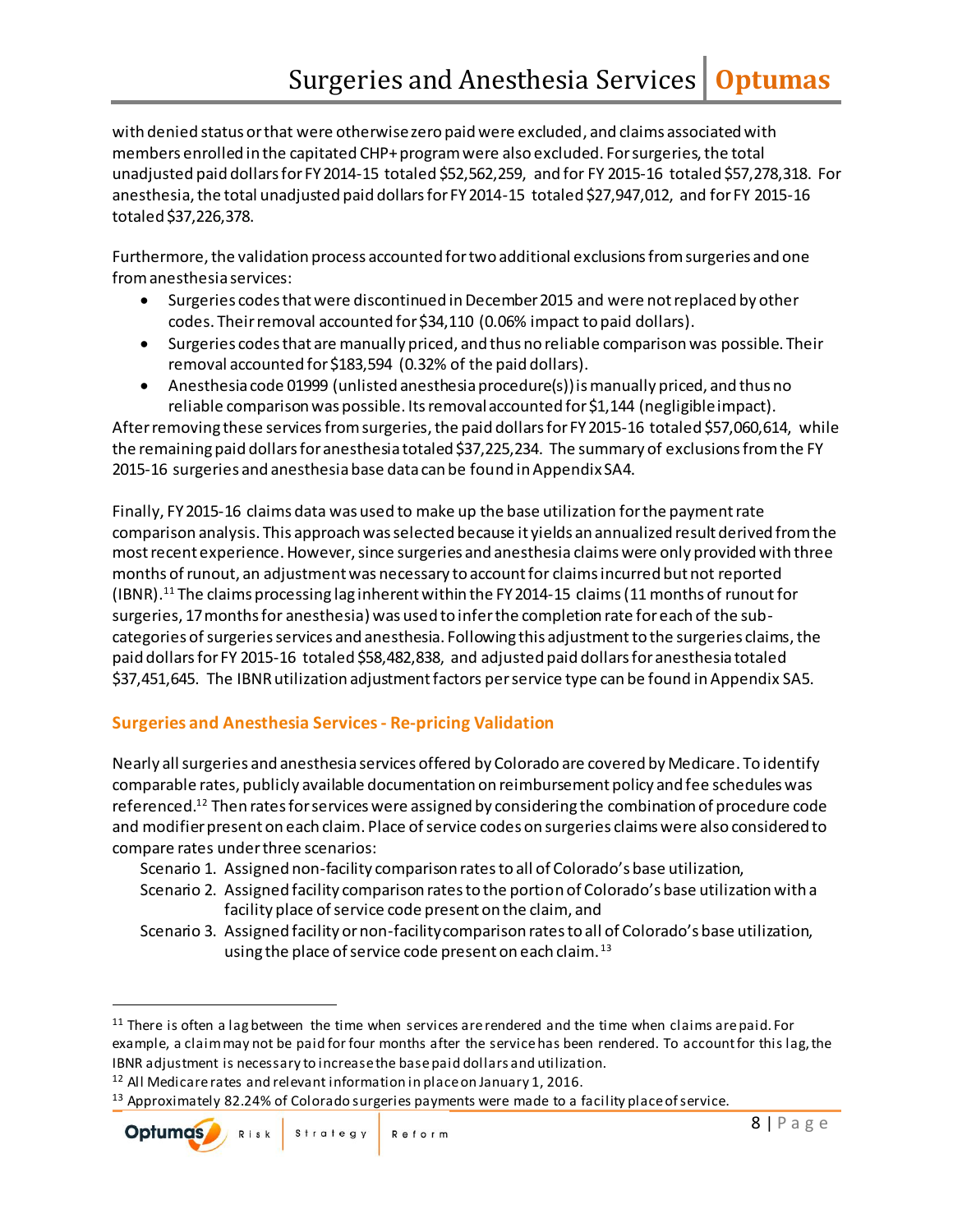This process was successfully applied to 99.70% of the surgeries claims data under Scenarios 1 and 3, and 36.72% under Scenario 2. Medicare rates were sufficient to re-price 100.00% of the anesthesia claims data.

Additionally, for surgeries services without a comparable Medicare rate, supplemental rates were drawn from other state Medicaid programs. The states included Oklahoma, Nebraska, Arizona, Wyoming, and Oregon. These rates were also linked to Health First Colorado claims on a procedure code -modifier basis, and place of service was used under Scenarios 2 and 3 described previously. <sup>14</sup> In cases where rates from multiple states were available for a single code, the simple average of all corresponding rates was used. Codes that were matched using this methodology accounted for an additional 0.27% of the surgeries base data under Scenarios 1 and 3, and 0.07% under Scenario 2.

#### **Surgeries and Anesthesia Services- Payment Comparison**

The final step consisted of applying the base utilization to re-price claims at Colorado's July 1, 2016 fee schedule as well as the matched rates from Medicare and other states. This entailed multiplication of utilization and the corresponding rates from each source, followed by subtraction of third-party liability and copayments, to calculate the estimated total dollars that would theoretically be reimbursed by each source.

Regarding these estimates of total expenditures, two caveats must be mentioned that lend additional perspective to their interpretation:

- 1. Combining utilization with the fee schedule is an imperfect method of computing final responsibility in Colorado due to the "lower of" payment policy. This policy compares allowed charges with provider billed charges, and reimbursement is then based on the lower of the two.
- 2. Estimated expenditures were only compared for the subset of surgeries and anesthesia services that are common between Colorado and another source. In other words, if no comparable rate could be found for a specific service offered in Colorado, then the associated utilization and costs were not counted within the comparison results. An example of this dynamic is laid out in Table SA1:

| <b>Service</b> | <b>Colorado</b><br>Rate | Colorado<br><b>Utilization</b> | <b>Colorado</b><br><b>Re-priced</b> | <b>Comparison</b><br>Rate | <b>Combined</b><br>Re-priced |
|----------------|-------------------------|--------------------------------|-------------------------------------|---------------------------|------------------------------|
|                | \$2.00                  | 10                             | \$20.00                             | Not found                 | N/A                          |
|                | \$3.00                  | 10                             | \$30.00                             | \$4.00                    | \$40.00                      |

#### **Table SA1 – Example of Comparable Rate Not Found**

Only the claim for service B would be used for comparison. However, the discounted portion of the base utilization and costs was relatively small and does not detract from the overall validity of the analysis.

 $14$  Other states selected for this analysis were provided by the Department. All other states used in the comparison except Wyoming had both facility and non-facility rates like Medicare. Wyoming's non-facility rates were used regardless of the place of service code present on each claim.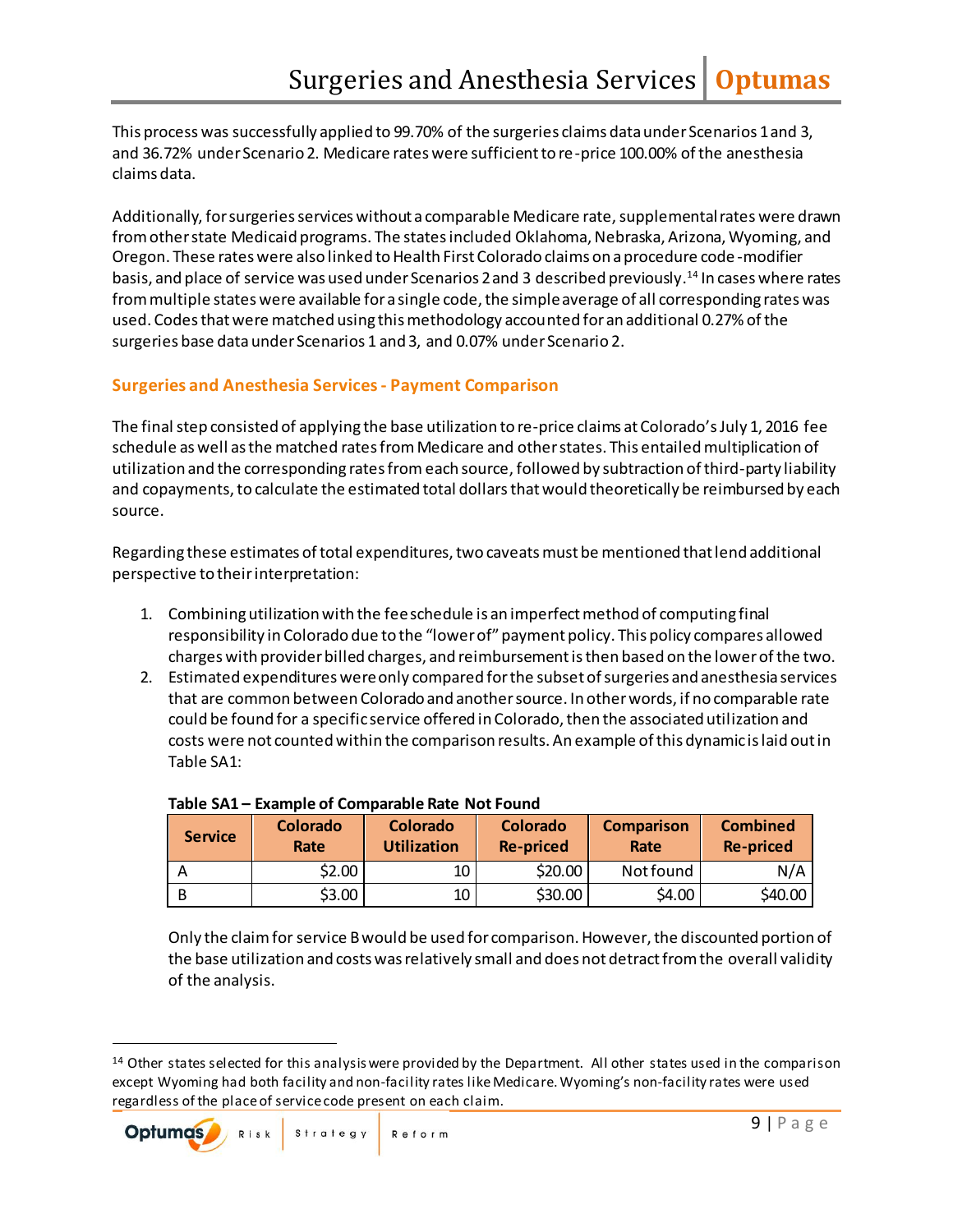For surgeries services, Tables SA2-SA4 show the payment comparison for all three Scenarios by subcategory of service. Separate surgeries comparison results for Medicare and other states can be found in Appendix SA6. Table SA5 shows the payment comparison for anesthesia services. Please note that differences may exist when independently calculating these results due to the rounding of numbers.

| <b>Sub-category of Service</b> | <b>Colorado</b><br><b>Re-priced</b> | <b>Comparison</b><br><b>Re-priced</b> | Colorado as a %<br>of Comparison |
|--------------------------------|-------------------------------------|---------------------------------------|----------------------------------|
| Cardiovascular Systems         | \$12,332,699                        | \$20,374,780                          | 60.53%                           |
| Digestive Systems              | \$17,108,628                        | \$32,857,572                          | 52.07%                           |
| Eye and Auditory Systems       | \$5,748,805                         | \$7,629,586                           | 75.35%                           |
| <b>Integumentary Systems</b>   | \$8,600,665                         | \$18,741,493                          | 45.89%                           |
| Musculoskeletal Systems        | \$18,452,954                        | \$34,422,084                          | 53.61%                           |
| <b>Respiratory Systems</b>     | \$4,036,692                         | \$6,964,434                           | 57.96%                           |
| Total                          | \$66,280,443                        | \$120,989,949                         | 54.78%                           |

|  | Table SA2 - Medicare and Other States Combined Surgeries Comparison Results: Scenario 1 |  |  |  |  |  |
|--|-----------------------------------------------------------------------------------------|--|--|--|--|--|
|--|-----------------------------------------------------------------------------------------|--|--|--|--|--|

| <b>Sub-category of Service</b> | Colorado<br><b>Re-priced</b> | <b>Comparison</b><br><b>Re-priced</b> | Colorado as a %<br>of Comparison |
|--------------------------------|------------------------------|---------------------------------------|----------------------------------|
| Cardiovascular Systems         | \$7,145,457                  | \$2,540,178                           | 281.30%                          |
| Digestive Systems              | \$8,021,217                  | \$7,091,939                           | 113.10%                          |
| Eye and Auditory Systems       | \$645,561                    | \$792,486                             | 81.46%                           |
| <b>Integumentary Systems</b>   | \$4,291,302                  | \$6,154,215                           | 69.73%                           |
| Musculoskeletal Systems        | \$2,571,817                  | \$5,246,259                           | 49.02%                           |
| <b>Respiratory Systems</b>     | \$1,639,716                  | \$1,076,021                           | 152.39%                          |
| Total                          | \$24,315,070                 | \$22,901,098                          | 106.17%                          |

#### **Table SA4 – Medicare and Other States Combined Surgeries Comparison Results: Scenario 3**

| <b>Sub-category of Service</b> | <b>Colorado</b><br><b>Re-priced</b> | <b>Comparison</b><br><b>Re-priced</b> | Colorado as a %<br>of Comparison |
|--------------------------------|-------------------------------------|---------------------------------------|----------------------------------|
| Cardiovascular Systems         | \$12,332,699                        | \$9,732,838                           | 126.71%                          |
| Digestive Systems              | \$17,108,628                        | \$22,498,138                          | 76.04%                           |
| Eye and Auditory Systems       | \$5,748,805                         | \$7,376,888                           | 77.93%                           |
| <b>Integumentary Systems</b>   | \$8,600,665                         | \$15,151,436                          | 56.76%                           |
| Musculoskeletal Systems        | \$18,452,954                        | \$32,157,983                          | 57.38%                           |
| <b>Respiratory Systems</b>     | \$4,036,692                         | \$5,528,255                           | 73.02%                           |
| Total                          | \$66,280,443                        | \$92,445,540                          | 71.70%                           |

#### **Table SA5 – Medicare Anesthesia Comparison Results**

| <b>Sub-category of Service</b> | Colorado         | <b>Comparison</b> | Colorado as a % |
|--------------------------------|------------------|-------------------|-----------------|
|                                | <b>Re-priced</b> | Re-priced         | of Comparison   |
| Anesthesia                     | \$37,941,767     | \$28,822,766      | 131.64%         |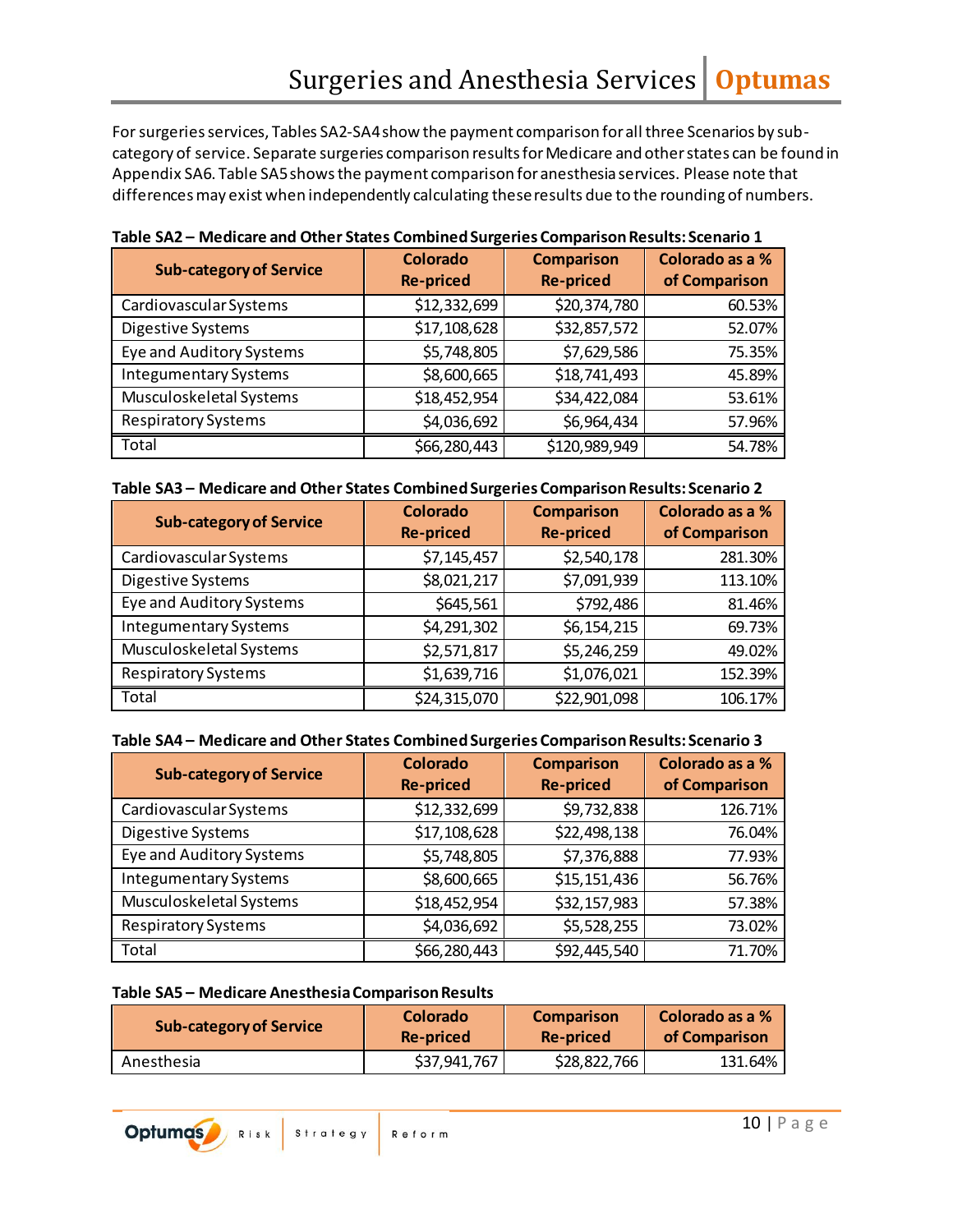For surgeries and anesthesia services, Table SA6 contains aggregate results of the payment comparison, Colorado and Medicare/Other States' re-pricing, and the estimated impact to General and Total Funds.

|                                                              | <b>Surgeries</b><br><b>Scenario 1</b> | <b>Surgeries</b><br><b>Scenario 2</b> | <b>Surgeries</b><br><b>Scenario 3</b> | <b>Anesthesia</b> |
|--------------------------------------------------------------|---------------------------------------|---------------------------------------|---------------------------------------|-------------------|
| Colorado as a % of<br>Medicare/Other States'<br>Expenditures | 54.78%                                | 106.17%                               | 71.70%                                | 131.64%           |
| Health First Colorado 7/1/2016<br><b>Re-priced Amount</b>    | \$66,280,443                          | \$24,315,070                          | \$66,280,443                          | \$37,941,767      |
| Medicare/Other States'<br><b>Re-priced Amount</b>            | \$120,989,949                         | \$22,901,098                          | \$92,445,540                          | \$28,822,766      |
| <b>Estimated Total Funds Impact</b>                          | \$54,709,506                          | \$(1, 413, 972)                       | \$26,165,096                          | \$(9, 119, 002)   |

|  |  |  | Table SA6 - Surgeries and Anesthesia Services Estimated Fiscal Impact: |
|--|--|--|------------------------------------------------------------------------|
|--|--|--|------------------------------------------------------------------------|

Table SA6 can be interpreted to mean that Colorado pays an estimated 45.22% less than the combination of Medicare and other states for surgeries services under Scenario 1, 6.17% more under Scenario 2, and 28.30% less under Scenario 3.<sup>15</sup> Results also show that Colorado pays an estimated 31.64% more than Medicare for anesthesia services.

Had Medicaid reimbursed at 100.00% of the combined benchmark's rates in FY 2015-16, it is estimated that Colorado would have spent an additional \$54,709,506 in Total Funds on surgeries services under Scenario 1, saved \$1,413,972 in Total Funds under Scenario 2, and spent an additional \$26,165,096 in Total Funds under Scenario 3.<sup>16</sup> For anesthesia, Colorado would have saved \$9,119,002 in Total Funds. Furthermore, these figures may be interpreted as the minimum impact for two reasons:

- 1. As mentioned previously concerning the limitation of data to relevant surgeries and anesthesia experience, claims that were denied or zero paid were removed along with their corresponding utilization.
- 2. A small portion of Colorado's expenditures was excluded from the comparison since there were some services for which a comparable rate could not be found.

<sup>&</sup>lt;sup>15</sup> This statement must be evaluated in the context of both access and quality before drawing conclusions about the appropriateness of rates. There are services for which the Department pays more than 54.78% of the comparable rate, and others for which the Department pays less. In situations where access is sufficient, standards of quality are met, and the intent of the Department is to purchase value, a lower percentage of the benchmark would be acceptable.

<sup>&</sup>lt;sup>16</sup> The total funds and General Fund split refers to federal financial participation. Total funds include both federal and state responsibility, and the General Fund consists of the state portion only.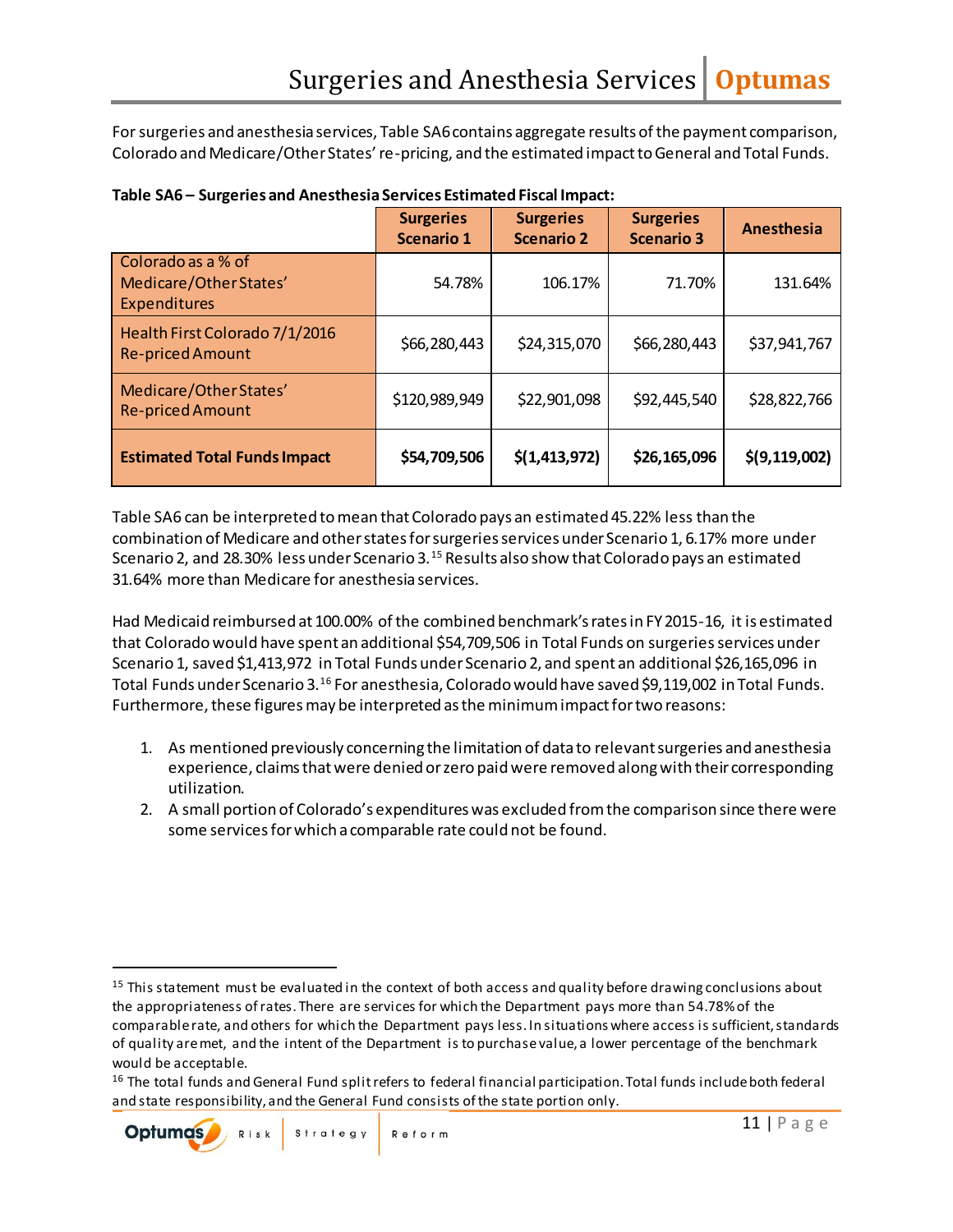# **Appendix SA4: Surgeries and Anesthesia Services- Base Data Summary**

#### **Surgeries:**

|                                                                                                                                     | <b>Paid Dollars</b> | % of Paid Dollars |
|-------------------------------------------------------------------------------------------------------------------------------------|---------------------|-------------------|
| Base Data FY 2015-16                                                                                                                | \$57,278,318        | 100.00%           |
| Exclusions                                                                                                                          |                     |                   |
| <b>Discontinued Codes</b>                                                                                                           | \$34,110            | 0.06%             |
| <b>Manually Priced Codes</b>                                                                                                        | \$183,594           | 0.32%             |
| <b>Total Exclusions</b>                                                                                                             | \$217,705           | 0.38%             |
| Health First Colorado Re-pricing                                                                                                    |                     |                   |
| Total Base Medicaid Data to Re-price                                                                                                | \$57,060,614        | 99.62%            |
| Discontinued codes include the following:<br>37202<br>37250<br>37251<br>31620<br>39400<br>47630<br>47525<br>47530<br>47561<br>47511 | 47500<br>47505      | 47510             |

# Manually priced codes include the following:

| 17999 | 20999 | 21299 | 21899 | 22899 | 22999 | 23929 | 24999 |
|-------|-------|-------|-------|-------|-------|-------|-------|
| 26989 | 27299 | 27599 | 27899 | 28899 | 29999 | 30999 | 31299 |
| 31599 | 31899 | 32607 | 32999 | 33981 | 33983 | 33999 | 37799 |
| 38999 | 39599 | 41899 | 42699 | 42999 | 43252 | 43289 | 43499 |
| 43659 | 43999 | 44705 | 44799 | 45499 | 45999 | 46601 | 46607 |
| 46999 | 47379 | 47999 | 48999 | 49329 | 49999 | 68899 | 69399 |
| 69799 |       |       |       |       |       |       |       |

#### **Anesthesia:**

|                                             | <b>Paid Dollars</b> | % of Paid Dollars |
|---------------------------------------------|---------------------|-------------------|
| <b>Base Data FY 2015-16</b>                 | \$37,226,378        | 100.00%           |
| Exclusions                                  |                     |                   |
| Discontinued Code 01999                     | \$1,144             | 0.00%             |
| Health First Colorado Re-pricing            |                     |                   |
| <b>Total Base Medicaid Data to Re-price</b> | \$37,225,234        | 100.00%           |

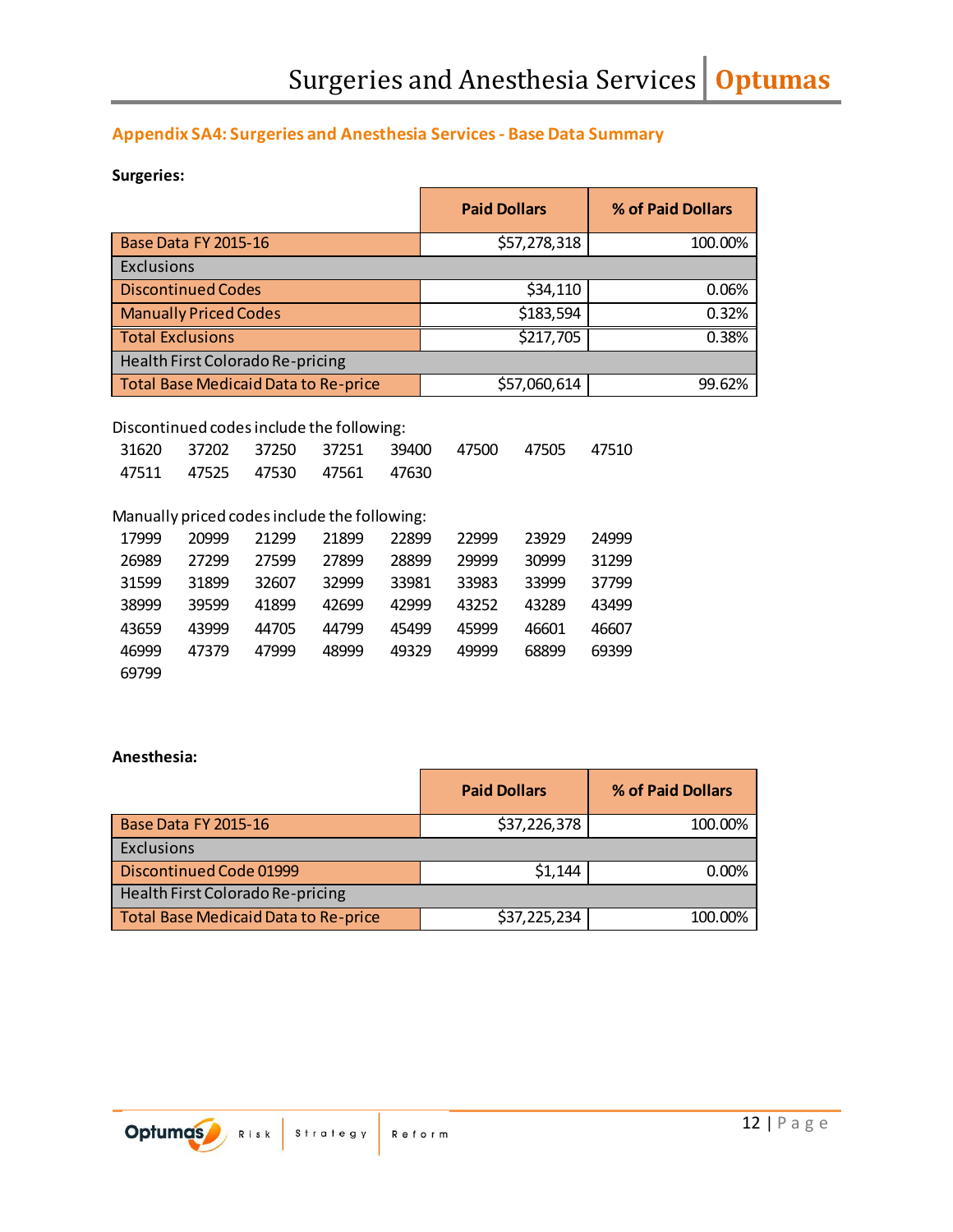# **Appendix SA5: Surgeries and Anesthesia Services- Utilization IBNR**

| <b>Sub-category of Service</b> | <b>Utilization Factor</b> |
|--------------------------------|---------------------------|
| Cardiovascular Systems         | 0.9798                    |
| Digestive Systems              | 0.9924                    |
| Eye and Auditory Systems       | 0.9706                    |
| <b>Integumentary Systems</b>   | 0.9456                    |
| Musculoskeletal Systems        | 0.9398                    |
| <b>Respiratory Systems</b>     | 0.9699                    |
| <b>Surgeries Total</b>         | 0.9584                    |
|                                |                           |
| <b>Anesthesia</b>              |                           |

Note: as an example, the first figure in this table can be interpreted as an estimate that the raw utilization data for cardiovascular systems only made up 97.98% ofthe true total due to incomplete claims runout.

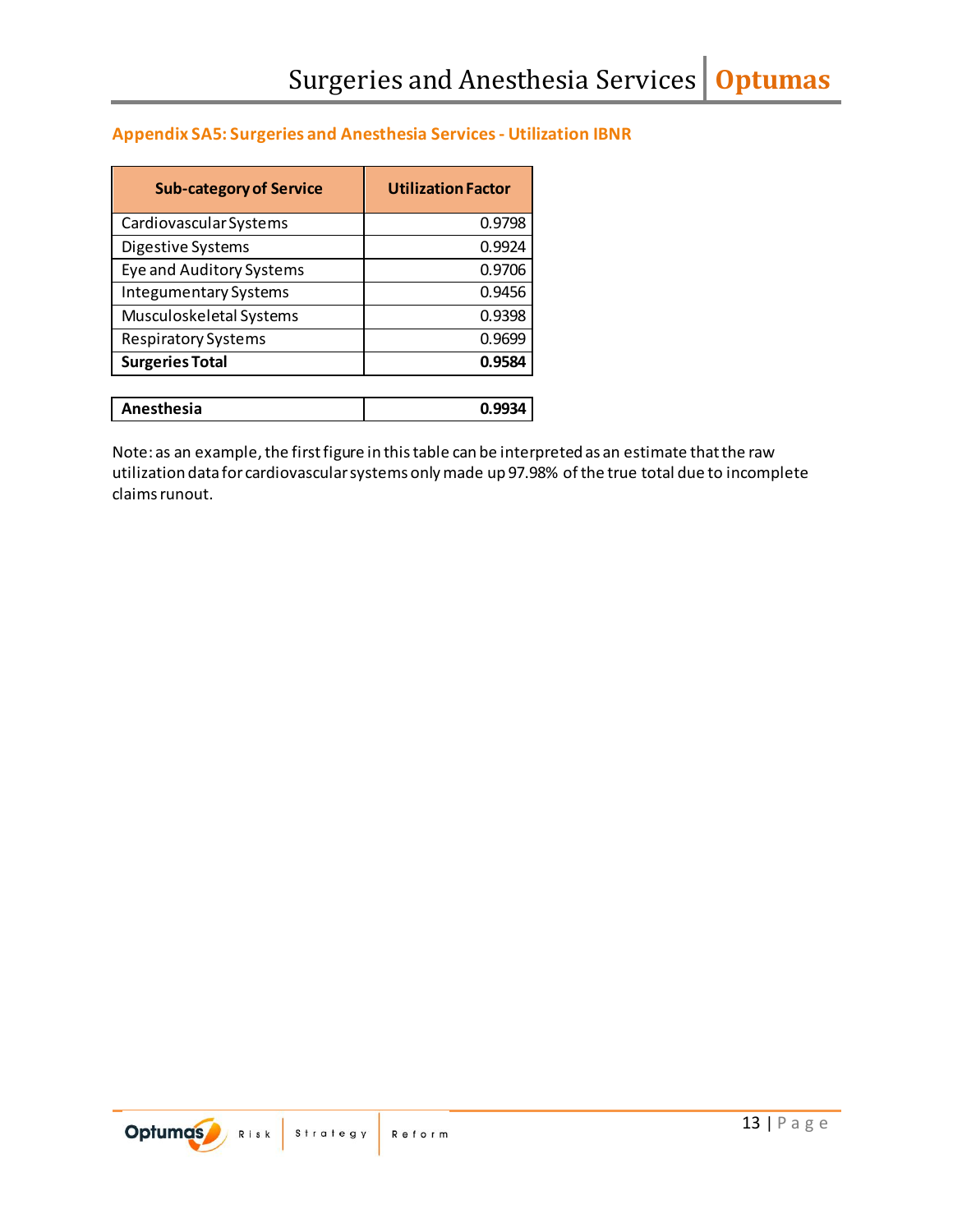# **Appendix SA6: Surgeries Services- Separate Comparison Results**

| <b>Sub-category of Service</b> | <b>Colorado</b><br><b>Re-priced</b> | <b>Medicare</b><br><b>Re-priced</b> | Colorado as a %<br>of Medicare |
|--------------------------------|-------------------------------------|-------------------------------------|--------------------------------|
| Cardiovascular Systems         | \$12,332,699                        | \$20,374,780                        | 60.53%                         |
| Digestive Systems              | \$17,108,628                        | \$32,857,572                        | 52.07%                         |
| Eye and Auditory Systems       | \$5,748,805                         | \$7,629,586                         | 75.35%                         |
| <b>Integumentary Systems</b>   | \$8,600,379                         | \$18,741,207                        | 45.89%                         |
| Musculoskeletal Systems        | \$18,452,954                        | \$34,422,084                        | 53.61%                         |
| <b>Respiratory Systems</b>     | \$4,036,692                         | \$6,964,434                         | 57.96%                         |

#### **Medicare Surgeries Comparison Results: Scenario 1**

#### **Medicare Surgeries Comparison Results: Scenario 2**

| <b>Sub-category of Service</b> | Colorado<br><b>Re-priced</b> | <b>Medicare</b><br><b>Re-priced</b> | Colorado as a %<br>of Medicare |
|--------------------------------|------------------------------|-------------------------------------|--------------------------------|
| Cardiovascular Systems         | \$7,140,077                  | \$2,534,798                         | 281.68%                        |
| Digestive Systems              | \$8,021,217                  | \$7,091,939                         | 113.10%                        |
| Eye and Auditory Systems       | \$645,561                    | \$792,486                           | 81.46%                         |
| <b>Integumentary Systems</b>   | \$4,291,302                  | \$6,154,215                         | 69.73%                         |
| Musculoskeletal Systems        | \$2,532,365                  | \$5,190,977                         | 48.78%                         |
| <b>Respiratory Systems</b>     | \$1,639,716                  | \$1,076,021                         | 152.39%                        |

#### **Medicare Surgeries Comparison Results: Scenario 3**

| <b>Sub-category of Service</b> | <b>Colorado</b><br><b>Re-priced</b> | <b>Medicare</b><br><b>Re-priced</b> | Colorado as a %<br>of Medicare |
|--------------------------------|-------------------------------------|-------------------------------------|--------------------------------|
| Cardiovascular Systems         | \$12,332,699                        | \$9,732,838                         | 126.71%                        |
| Digestive Systems              | \$17,108,628                        | \$22,498,138                        | 76.04%                         |
| Eye and Auditory Systems       | \$5,748,805                         | \$7,376,888                         | 77.93%                         |
| <b>Integumentary Systems</b>   | \$8,600,379                         | \$15,151,436                        | 56.76%                         |
| Musculoskeletal Systems        | \$18,452,954                        | \$32,157,983                        | 57.38%                         |
| <b>Respiratory Systems</b>     | \$4,036,692                         | \$5,528,255                         | 73.02%                         |